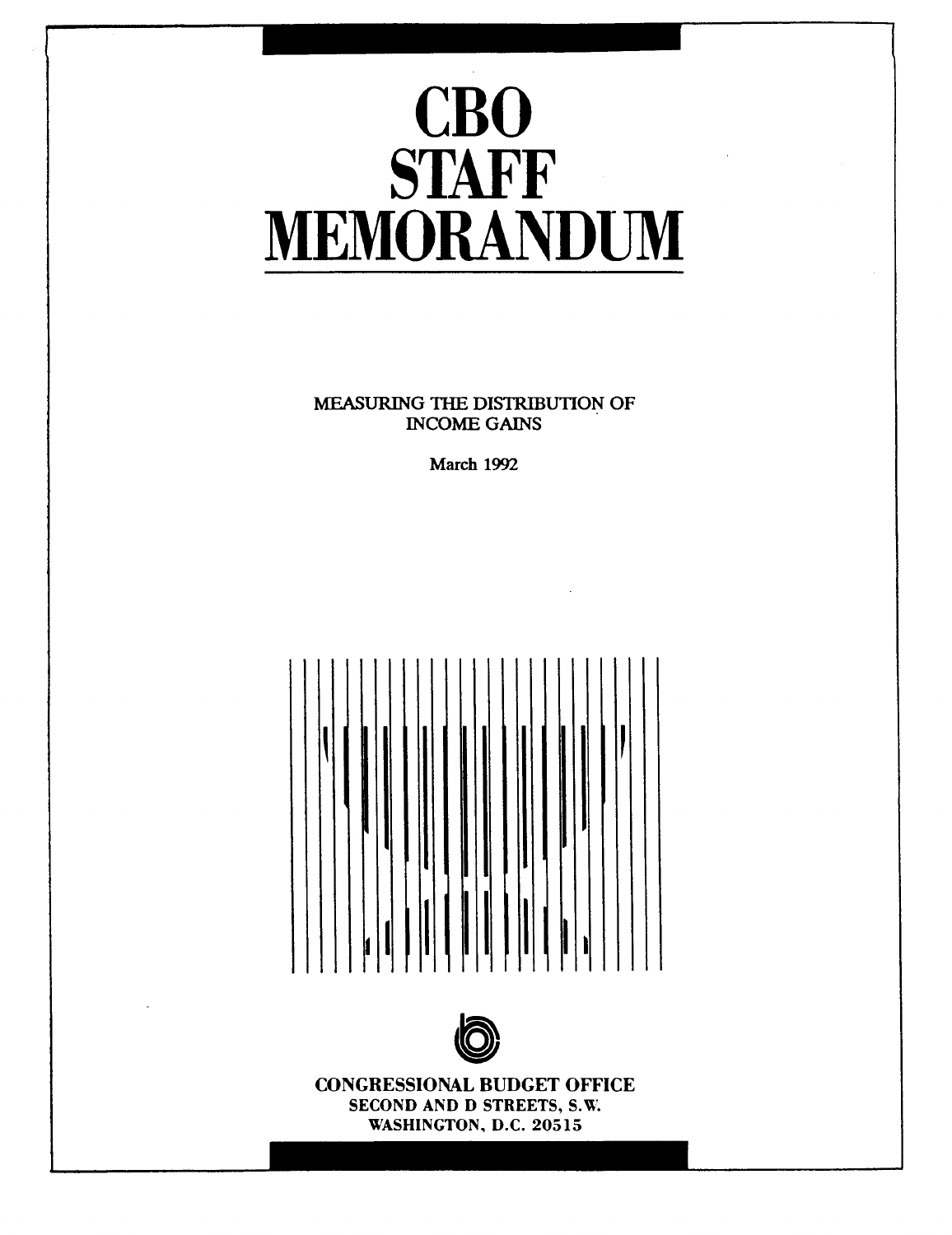$\label{eq:2.1} \mathcal{L}(\mathcal{L}^{\text{max}}_{\mathcal{L}}(\mathcal{L}^{\text{max}}_{\mathcal{L}})) \leq \mathcal{L}(\mathcal{L}^{\text{max}}_{\mathcal{L}}(\mathcal{L}^{\text{max}}_{\mathcal{L}}))$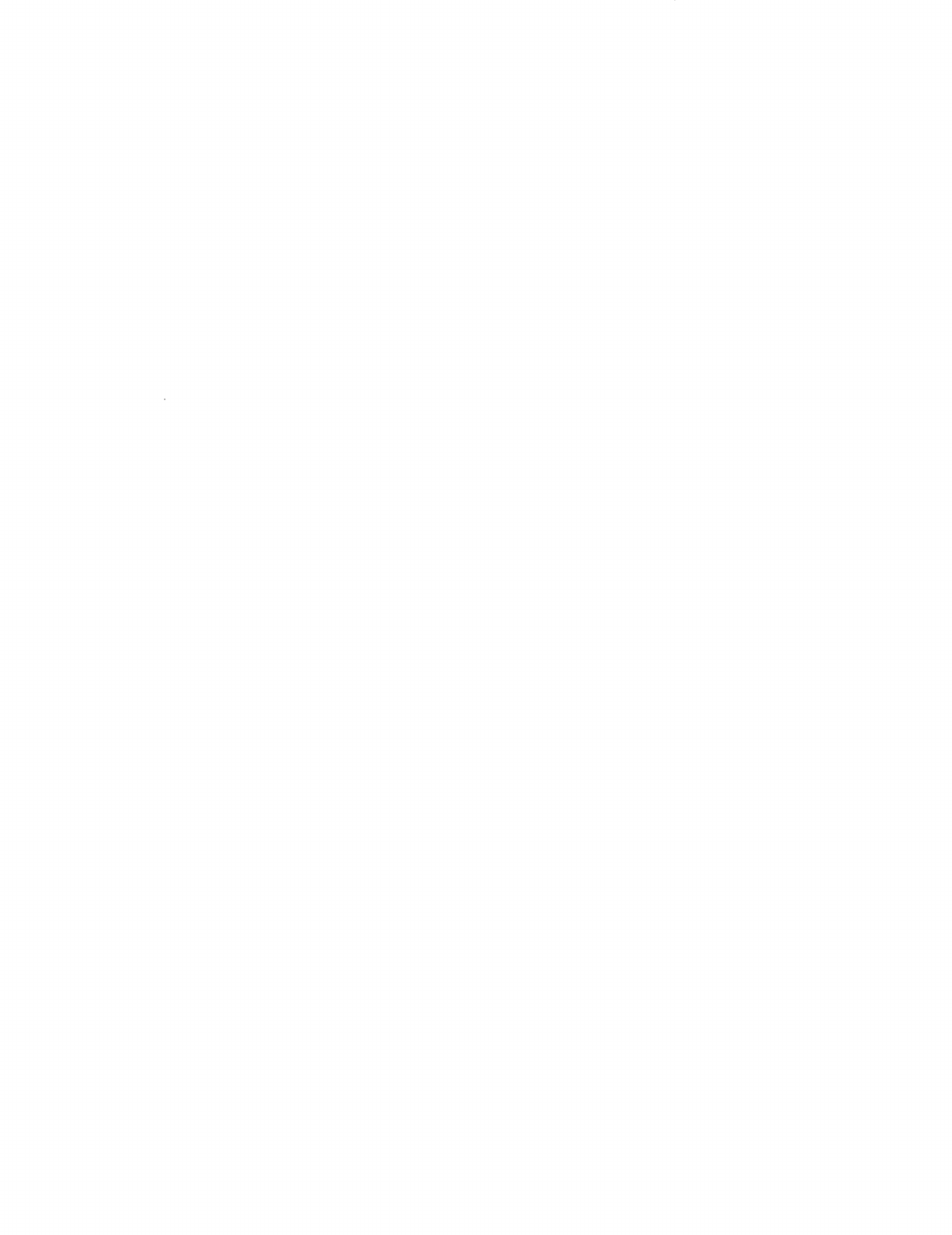For several years, the Congressional Budget Office (CBO) has developed estimates of the distribution of income and federal taxes in response to requests from Committees of the Congress. CBO published the original estimates, and various publications of the Committee on Ways and Means have included more recent estimates along with explanations of the methodology used to calculate them and the staff's descriptions of the patterns they reveal.<sup>1</sup> Policy analysts, commentators, and the media frequently reconfigure, interpret, analyze, and criticize the estimates. In the process, the interpretations and conclusions of these secondary appraisals are sometimesand incorrectly-attributed to CBO.

A case in point: recent media stories have used CBO statistics on incomes to buttress a contention about the increasing inequality of after-tax incomes among families. For example, *The New York Times* reported on March 5 that "The richest 1% of families received 60% of the after-tax income gain" between 1977 and 1989. That figure, which was attributed to both CBO and Professor Paul Krugman of the Massachusetts Institute of Technology, was actually Professor Krugman's reconfiguration of CBO data contained in a December 1991 report issued by the House Committee on Ways and Means.<sup>2</sup> Many of the commentaries that resulted criticized CBO's estimates and methodology or ascribed the conclusions in the original article to  $CBO$ <sup>3</sup>

This memorandum seeks to clarify some of the confusion surrounding the meaning and derivation of estimates reported in the original *New York Times* article. It first explains what is being measured in discussions of the distribution of income gains among families and then considers alternative measures of income for looking at that distribution. A concluding section discusses limitations to analyses of incomes.

 $\mathbf{I}$ . **See, for example, Subcommittee on Human Resources of the Committee on Ways and Means, U.S. House of Representatives,** *Background Material on Family Income and Benefit Changes,* **Committee Print 102-30 (December 19,1991), pp. 61-81, and Committee on Ways and Means, U.S. House of Representatives, 7997** *Green Book Overview of Entitlement Programs,* **Committee Print 102-9 (May 7, 1991), pp. 1286-1329. CBO discussions of these issues appear in** *The Changing Distribution of Federal Taxes: 1975-1990* **(October 1987);** *The Changing Distribution of Federal Taxes: A Closer Look at 1980* **(July 1988); and testimony of Robert Reischauer before the Committee on the Budget, U.S. House of Representatives, July 17, 1991, and the Committee on Finance, U.S. Senate, November 26, 1991.**

 $\overline{2}$ . **Subcommittee on Human Resources,** *Background Material on Family Income and Benefit Changes.*

**Clayton Yeutter, "When 'Fairness' kn't Fair,"** *The New York Tones* **(March 24, 1992), p. A21; Paul Craig**  $\overline{3}$ . **Roberts, The Congressional Budget Office's Skewed Numbers,"** *Business Week* **(March 23, 1992), pp. 18-19; and Alan Reynolds, The Middle Class Boom of the 1980s,"** *The Wall Street Journal* **(March 12, 1992), p. A12.**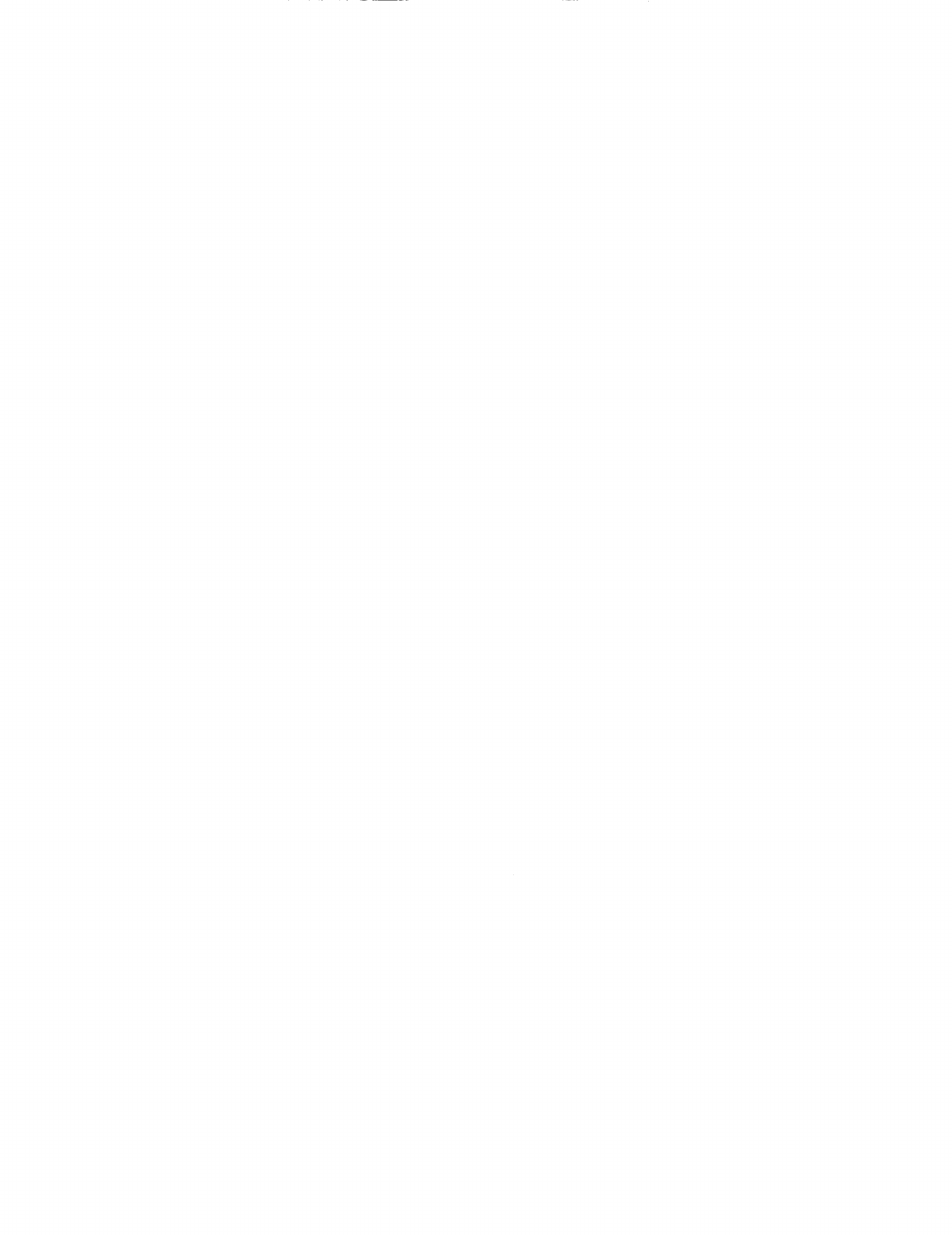#### INCOME CHANGE FROM 1977 TO 1989

In 1977, 81 million families shared an overall after-tax income of nearly \$2.2 trillion.<sup>4</sup> Families in the bottom 80 percent of the income distribution received 57 percent of that income, while those in the top 20 percent received 44 percent.<sup>5</sup> Families in the top 1 percent received 7 percent of the income.

By 1989, the number of families had grown 27 percent to 102 million; total after-tax income had grown 38 percent to \$3.0 trillion, a rise of about \$830 billion. Of the total rise in aggregate income, about one-third went to the bottom 80 percent of the income distribution and two-thirds to the top 20 percent. About one-fourth went to families in the top 1 percent.

The rise in overall income says nothing about whether the average family at any point in the income distribution was better off as a result or how any improvements in well-being were distributed among families. If average family income had not changed, the 27 percent increase in the number of families alone would have increased aggregate income by that percentage, or about \$580 billion; that amounts to more than two-thirds of the total actual increase.

The remaining \$250 billion rise in aggregate income reflected an increase in the average income per family. Average family income after taxes increased by 9 percent-from about \$27,000 in 1977 to nearly \$29,500 in 1989. If families in each income category had experienced the same percentage growth in average income, the overall gain in average income would have mirrored the income shares of 1977: that is, families in the bottom 80 percent of the income distribution would have gotten about 57 percent of the gain and those in the top 1 percent would have received about 7 percent.

Income growth was greater, however, at the top end of the income distribution than at the bottom (see Table 1). Of the \$250 billion aggregate increase in income beyond that accounted for simply by population growth, 70 percent went to families in the top 1 percent of the income distribution and 46 percent to the next wealthiest 19 percent. The decline in the average

 $\ddot{\mathbf{4}}$ . **CBO analyses regard individuals not living with relatives as one-person families. (In contrast, the Bureau of the Census counts as families only groups of two or more people related by blood, marriage, or adoption.) Incomes here and throughout this memorandum are measured in 1989 dollars.**

 $\mathbf{5}$ . **CBO defines percentiles of the income distribution based on people, not families. Thus, families in the top quintile of the distribution do not constitute one-fifth of all families but rather one-fifth of the population.**

**The distribution of families into income categories is made on the basis of family income adjusted for family size. See the following section for a discussion of this adjusted family income (API) measure.**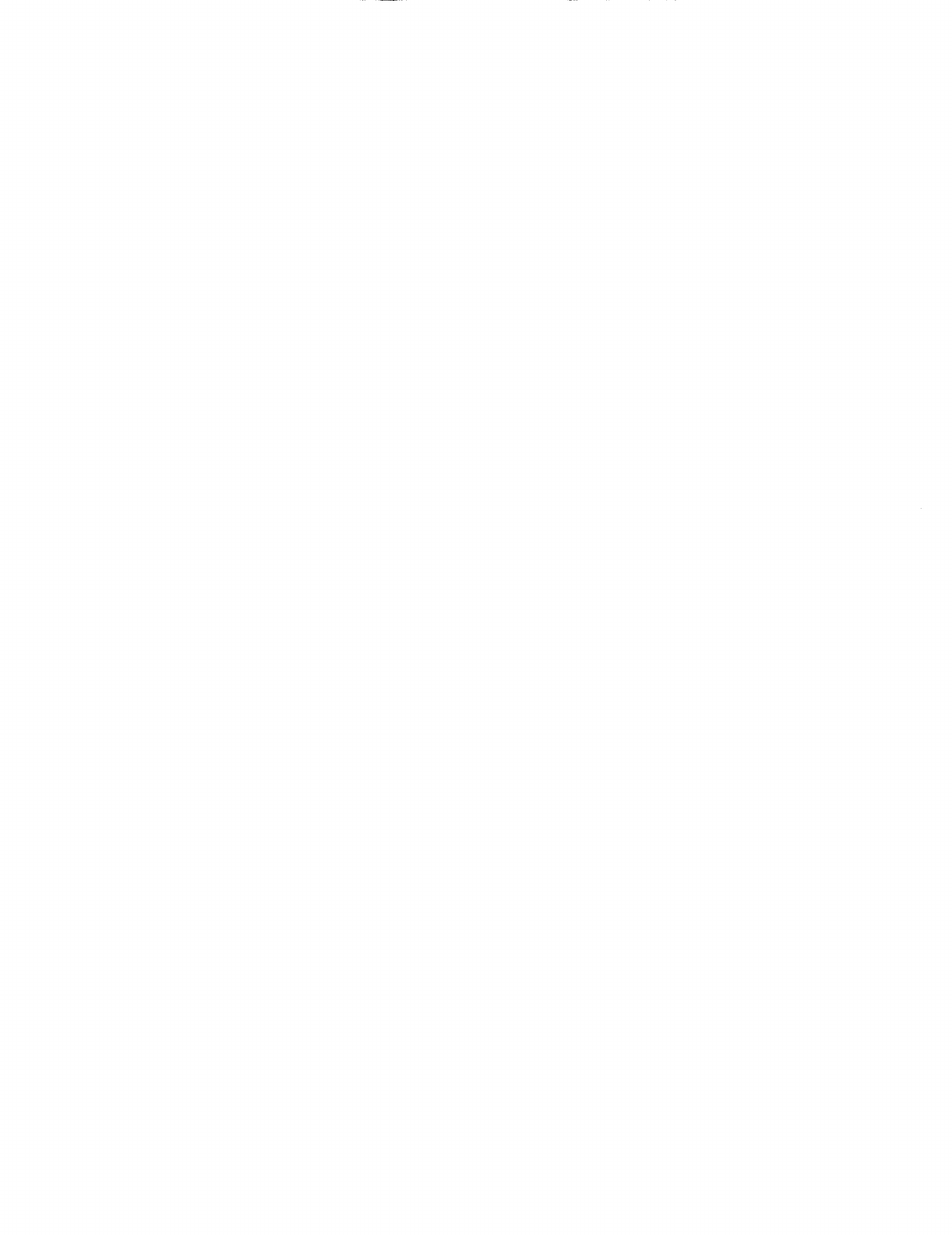income of families in the bottom 40 percent explains why the top fifth of the income distribution accounts for more than 100 percent of the total increase.

As a result of the different changes in average income, the share of income going to families in the top 1 percent of the income distribution rose from about 7 percent in 1977 to about 12 percent in 1989. That distribution of the total rise in *average* incomes was reported (with incorrect numbers) in the *New York Times* article.

# MORE ACCURATE MEASURES WOULD ADJUST FOR CHANGE IN FAMILY SIZE

The distribution of shares of gains in average after-tax income, however, provides an incomplete picture of how groups have shared income gains. Between 1977 and 1989, average family size declined by about 10 percent, from 2.7 persons to 2.4 persons. Although average size decreased at least slightly in every income category, the largest changes were to families in the middle three quintiles; they experienced declines of between 10 percent and

## TABLE 1. SHARES OF AFTER-TAX INCOME, AND DISTRIBUTION AMONG INCOME CATEGORIES, OF CHANGE IN AVERAGE INCOME, 1977 THROUGH 1989<sup>3</sup> (In percent)

|                          | <b>Share of After-Tax Income</b> |      | Share of Gain in         |  |
|--------------------------|----------------------------------|------|--------------------------|--|
| Income Category          | 1977                             | 1989 | Average After-Tax Income |  |
| Bottom 20 Percent        | 6                                | 4    | -11                      |  |
| Second 20 Percent        | 12                               | 10   | -7                       |  |
| Middle 20 Percent        | 16                               | 15   |                          |  |
| Fourth 20 Percent        | 23                               | 22   | 8                        |  |
| 81st to 90th Percentiles | 16                               | 15   | 11                       |  |
| 91st to 95th Percentiles | 10                               | 10   | 10                       |  |
| 96th to 99th Percentiles |                                  | 12   | 25                       |  |
| Top 1 Percent            |                                  | 12   | 70                       |  |

SOURCE: Congressional Budget Office tabulations of combined data from the Census Bureau Current Population Survey and the Internal Revenue Service Statistics of Income.

Because families with zero or negative incomes are omitted, percentage shares of the gain in after-tax income add up to more than 100 percent. If those were included, they would be added to the bottom 20 percent.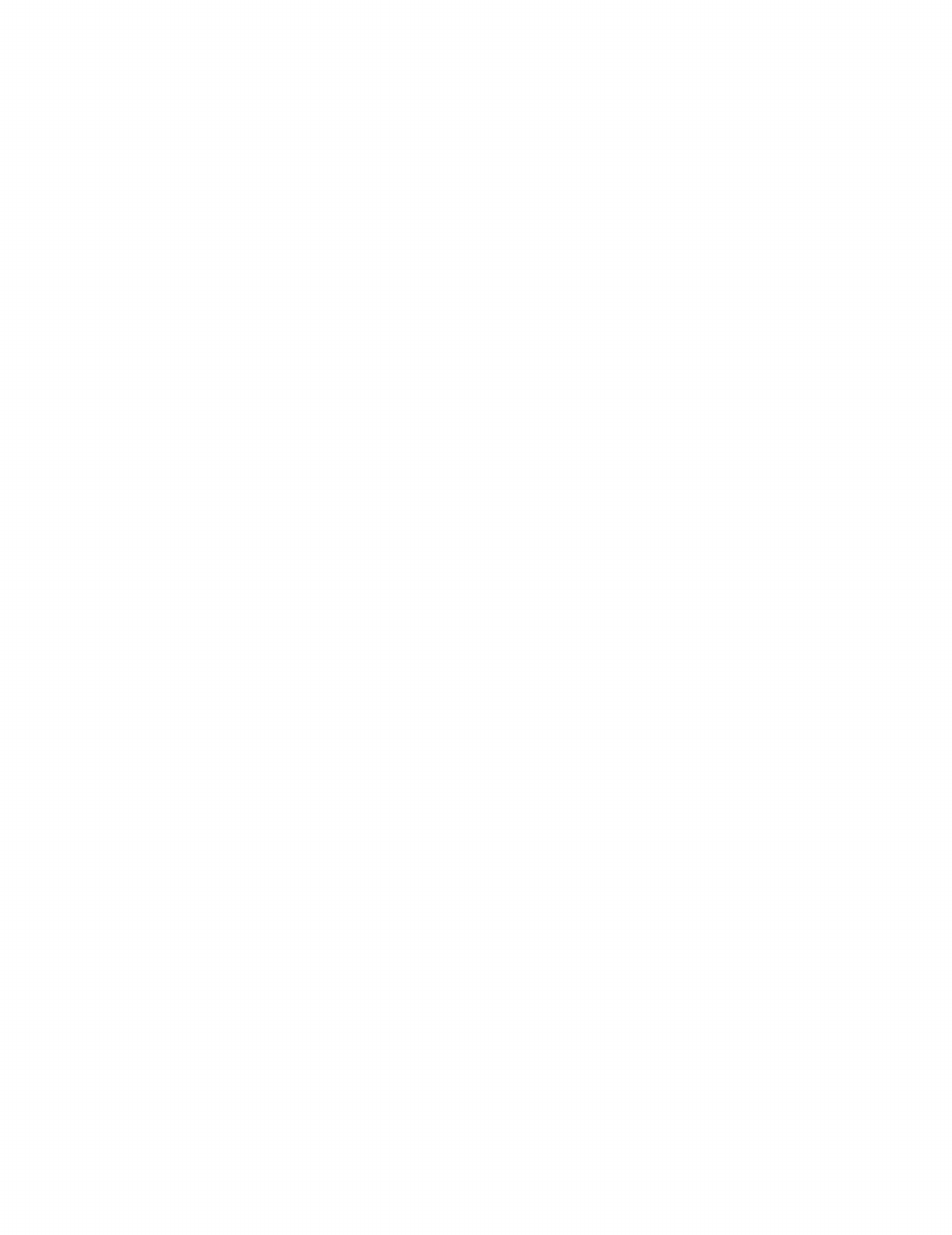15 percent. Because smaller families need less income than larger ones to reach a given standard of living, unadjusted family cash income either understates increases or overstates decreases in average well-being.

To correct for differences in family size, CBO measures family income in terms of multiples of the poverty thresholds for families of different sizes. The measure is called adjusted family income (API). Because average family size changed most for families in the middle three quintiles, the substitution of API for unadjusted family income has the greatest effect on those groups.

Between 1977 and 1989, the average after-tax API for all families rose 15 percent—from 3.1 times poverty to 3.6 times poverty. Of the aggregate gain in average API, one-fifth went to families in the bottom 80 percent of the income distribution and four-fifths to families in the top 20 percent; about 44 percent went to families in the top 1 percent (see Table 2). That distribution of gains meant that the share of after-tax income going to the top 1 percent increased from about 8 percent in 1977 to about 13 percent in 1989.

| TABLE 2. | SHARES OF AFTER-TAX ADJUSTED FAMILY INCOME, AND             |
|----------|-------------------------------------------------------------|
|          | DISTRIBUTION AMONG INCOME CATEGORIES, OF CHANGE IN          |
|          | AVERAGE INCOME, 1977 THROUGH 1989 <sup>a</sup> (In percent) |

|                          | Share of After-Tax Income |      | Share of Gain in         |  |
|--------------------------|---------------------------|------|--------------------------|--|
| Income Category          | 1977                      | 1989 | Average After-Tax Income |  |
| Bottom 20 Percent        | 6                         | 4    | -7                       |  |
| Second 20 Percent        | 11                        | 10   | 3                        |  |
| Middle 20 Percent        | 15                        | 15   | 11                       |  |
| Fourth 20 Percent        | 22                        | 21   | 15                       |  |
| 81st to 90th Percentiles | 16                        | 15   | 11                       |  |
| 91st to 95th Percentiles | 10                        | 10   | 8                        |  |
| 96th to 99th Percentiles | 12                        | 13   | 19                       |  |
| Top 1 Percent            | 8                         | 13   | 44                       |  |

**SOURCE: Congressional Budget Office tabulations of Census Bureau Current Population Survey and Internal Revenue Service Statistics of Income combined data.**

**a. Because families with zero or negative incomes are omitted, percentage shares of the gain in after-tax income add up to more than 100 percent. If those were included, they would be added to the bottom 20 percent.**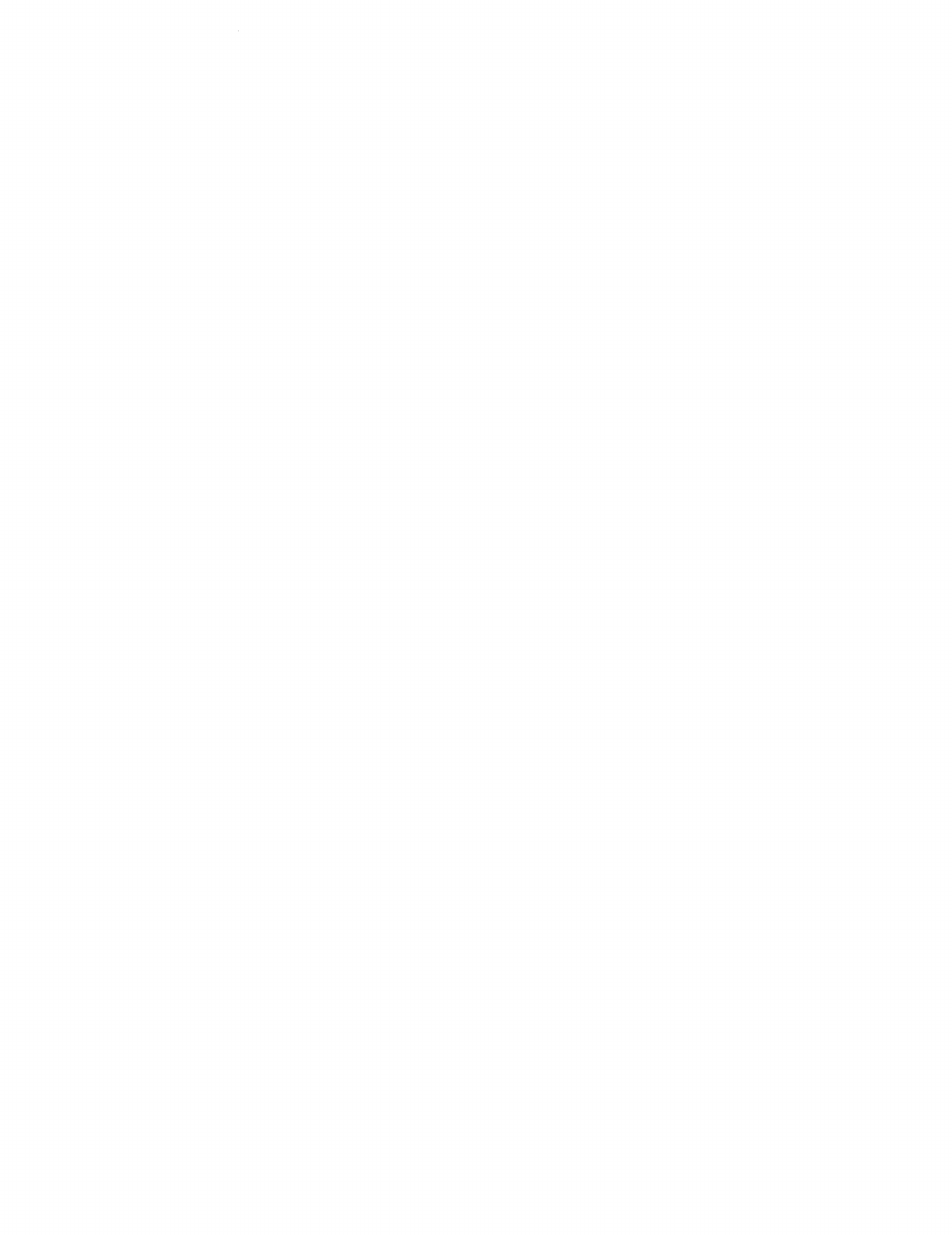## HOW DO CAPITAL GAINS AFFECT THE PICTURE?

CBO's measure of income includes realized capital gains as reported on income tax returns. Because realized capital gains can vary widely from year to year, including them in income could affect the portrayal of the distribution of income and the changes in it over a period of time. Table 3 shows shares of adjusted family income excluding capital gains in 1977 and 1989, as well as shares of the increase in average income between those two years.

Excluding capital gains from income reduces the share of the rise in average income going to the richest families. Using the CBO adjusted income measure-which includes capital gains—families in the top 1 percent of the income distribution received 8 percent of after-tax income in 1977 and 13 percent in 1989. If capital gains are excluded, those shares decline to 6 percent and 10 percent, respectively. And if capital gains are excluded, 33 percent of the aggregate rise in average income goes to families in the top 1 percent, compared with 44 percent if gains are included.

| TABLE 3. SHARES OF AFTER-TAX ADJUSTED FAMILY INCOME EXCLUDING |  |  |  |  |
|---------------------------------------------------------------|--|--|--|--|
| CAPITAL GAINS, AND DISTRIBUTION AMONG INCOME                  |  |  |  |  |
| CATEGORIES, OF CHANGE IN AVERAGE INCOME, 1977                 |  |  |  |  |
| THROUGH $1989a$ (In percent)                                  |  |  |  |  |

|                          | Share of After-Tax Income |      | Share of Gain in         |  |
|--------------------------|---------------------------|------|--------------------------|--|
| Income Category          | 1977                      | 1989 | Average After-Tax Income |  |
| Bottom 20 Percent        | 6                         | 5    | -6                       |  |
| Second 20 Percent        | 11                        | 10   | 4                        |  |
| Middle 20 Percent        | 16                        | 15   | 13                       |  |
| Fourth 20 Percent        | 23                        | 22   | 17                       |  |
| 81st to 90th Percentiles | 16                        | 16   | 13                       |  |
| 91st to 95th Percentiles | 10                        | 10   | 10                       |  |
| 96th to 99th Percentiles | 12                        | 13   | 18                       |  |
| Top 1 Percent            | 6                         | 10   | 33                       |  |

**SOURCE: Congressional Budget Office tabulations of Census Bureau Current Population Survey and Internal Revenue Service Statistics of Income combined data.**

**a. Because families with zero or negative incomes are omitted, percentage shares of the gain in after-tax income add up to more than 100 percent. If those were included, they would be added to the bottom 20 percent.**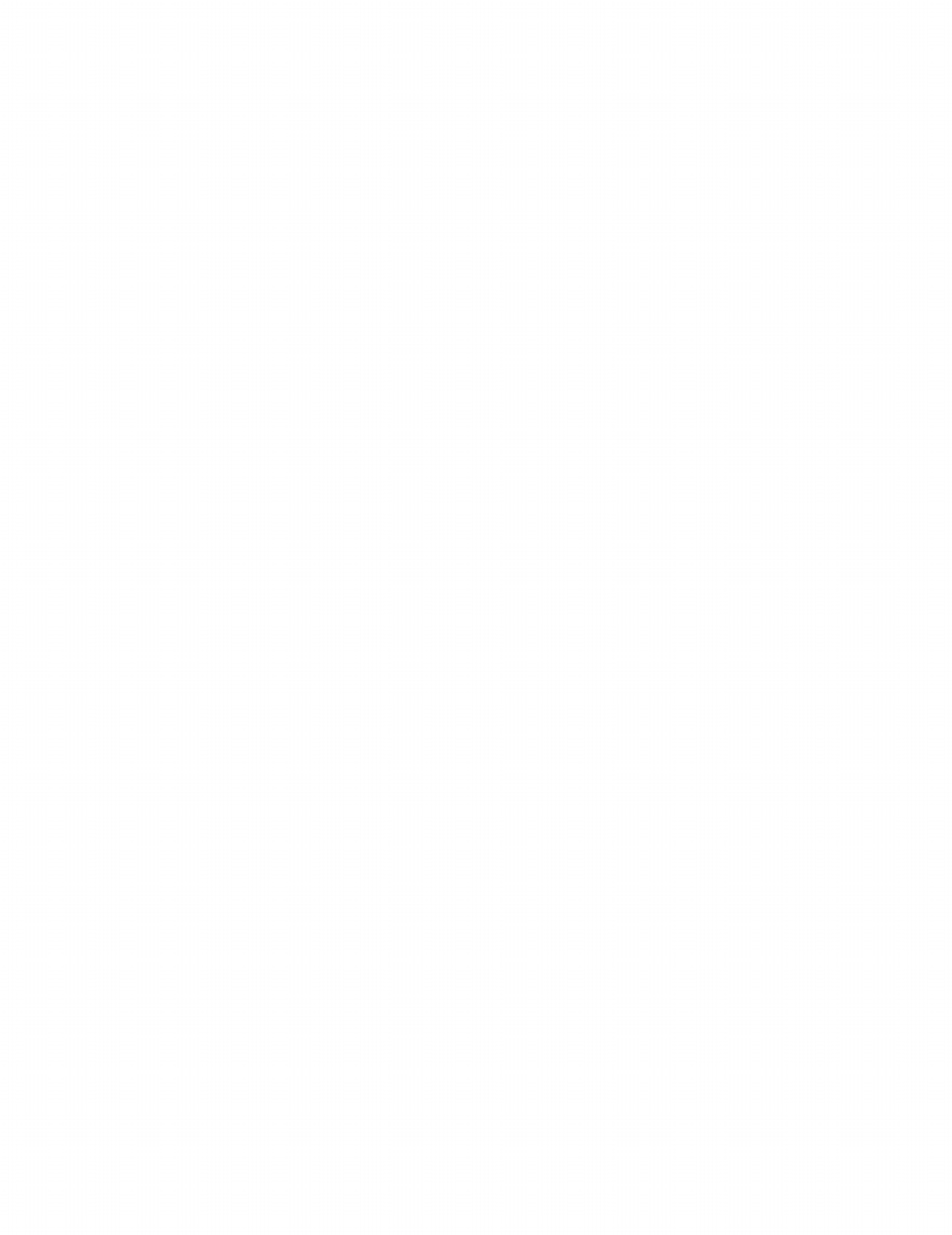#### LIMITATIONS OF THE DATA

All income data have limitations. Choices must be made among alternative measures of income, and the choices affect the resulting estimates. Consider, for example, the following issues.

#### Year for Measurement

CBO has developed income data for five years-1977, 1980, 1985, 1988, and 1989.<sup>6</sup> Given the available data, a number of factors influence the choice of years for analyzing incomes. It is preferable to select years in which economic conditions were roughly comparable. By doing so, findings do not confuse short-term changes resulting from the state of the economy and more longlasting changes. Yet, regardless of the state of the economy, the recent data hold special interest: they reflect current policies and affect decisions about what policies should be chosen for the future. Because those factors often conflict, selecting years for analysis inevitably involves trade-offs.

Table 4 shows the distribution of the gain in average income among income groups for three periods: 1977 through 1989, 1980 through 1989, and 1985 through 1989. During the first two of those periods, about four-fifths of the change in average after-tax income went to families in the richest 20 percent of the income distribution, with roughly two-fifths of the total gain going to the top 1 percent. In the 1985-1989 period, the top 20 percent received about three-fifths and the top 1 percent about two-fifths. The share going to the bottom 80 percent was roughly twice as great during the 1985- 1989 period as it was during the 1977-1989 period.

#### Measures of Income

Income can be measured in many ways. To approximate family well-being, analysts like to have a measure of "economic income"--the value of a family's consumption during a given year plus the increase (or minus the decrease) in the family's wealth. But the data needed for such a calculation are not available, so other measures must be used. Because the income files CBO developed are used primarily to analyze tax issues, CBO has designed the measure to approximate income subject to federal taxes. CBO will continue

<sup>6.</sup> **Income data were first developed to examine changes in the distribution of taxes since the late 1970s, focusing on the effects of major tax legislation in 1981 and 1986. That study used income data for 1977 and 1984 and projected values for 1988. (The data did not take account of differences in family size.) Data for 1980 were developed in response to a subsequent request for an alternative comparison. When adjustments for family size were made for later analyses, data for 1985 replaced those for 1984. Since that initial analysis, CBO has developed income files for each year as data have become available; because of the difficulty and expense involved, however, the files do not encompass earlier years.**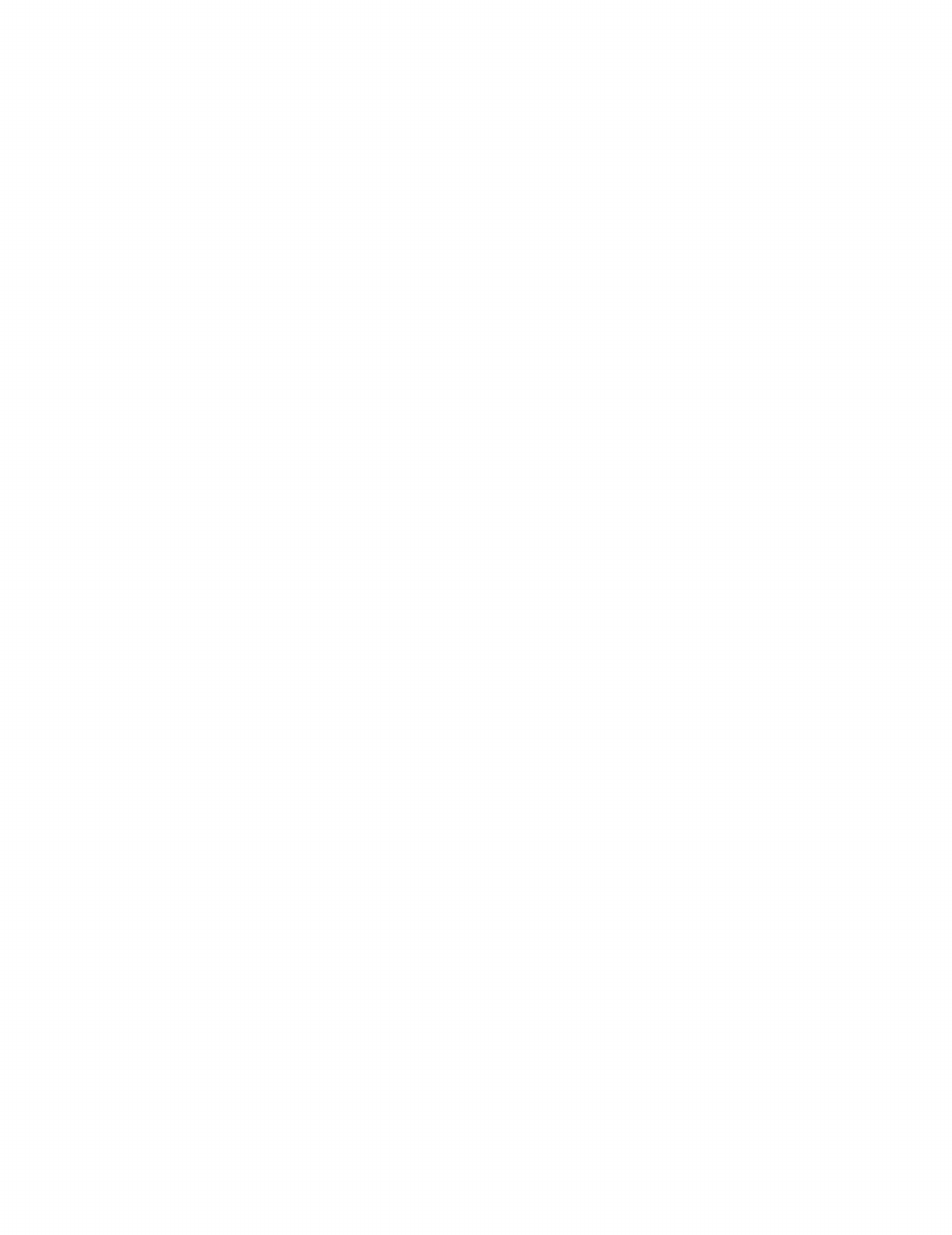to examine other measures of income and report on how the choice of measure affects findings about the distribution of income.

More fundamentally, income is only one factor that determines family well-being. Wealth, the cost of living, health needs, and work effort also have significant effects. Income alone can provide only an imprecise proxy for wellbeing.

Whatever the choices made, these data have inherent limitations. Two important ones follow.

Many Factors Influence Incomes. Analyses of changes in income and its distribution are often interpreted as measures of the effectiveness or ineffectiveness of changes in government policies. Yet, market forces, demographic factors, and international economic conditions play much greater roles.

## TABLE 4. DISTRIBUTION AMONG INCOME CATEGORIES OF CHANGE IN AVERAGE AFTER-TAX ADJUSTED FAMILY INCOME FOR SELECTED PERIODS<sup>a</sup> (In percent)

| Income Category          | 1977-1989 | 1980-1989 | 1985-1989 |  |
|--------------------------|-----------|-----------|-----------|--|
| Bottom 20 Percent        | -7        | -3        |           |  |
| Second 20 Percent        | 3         | 3         | 12        |  |
| Middle 20 Percent        | 11        | 11        | 15        |  |
| Fourth 20 Percent        | 15        | 15        | 12        |  |
| 81st to 90th Percentiles | 11        | 14        | 12        |  |
| 91st to 95th Percentiles | 8         | 8         |           |  |
| 96th to 99th Percentiles | 19        | 19        | 13        |  |
| Top 1 Percent            | 44        | 38        | 37        |  |

**SOURCE: Congressional Budget Office tabulations of Census Bureau Current Population Survey and Internal Revenue Service Statistics of Income combined data.**

**a. Because families with zero or negative incomes are omitted, percentage shares of the gain in after-tax income add up to more than 100 percent. If those were included, they would be added to the bottom 20 percent.**